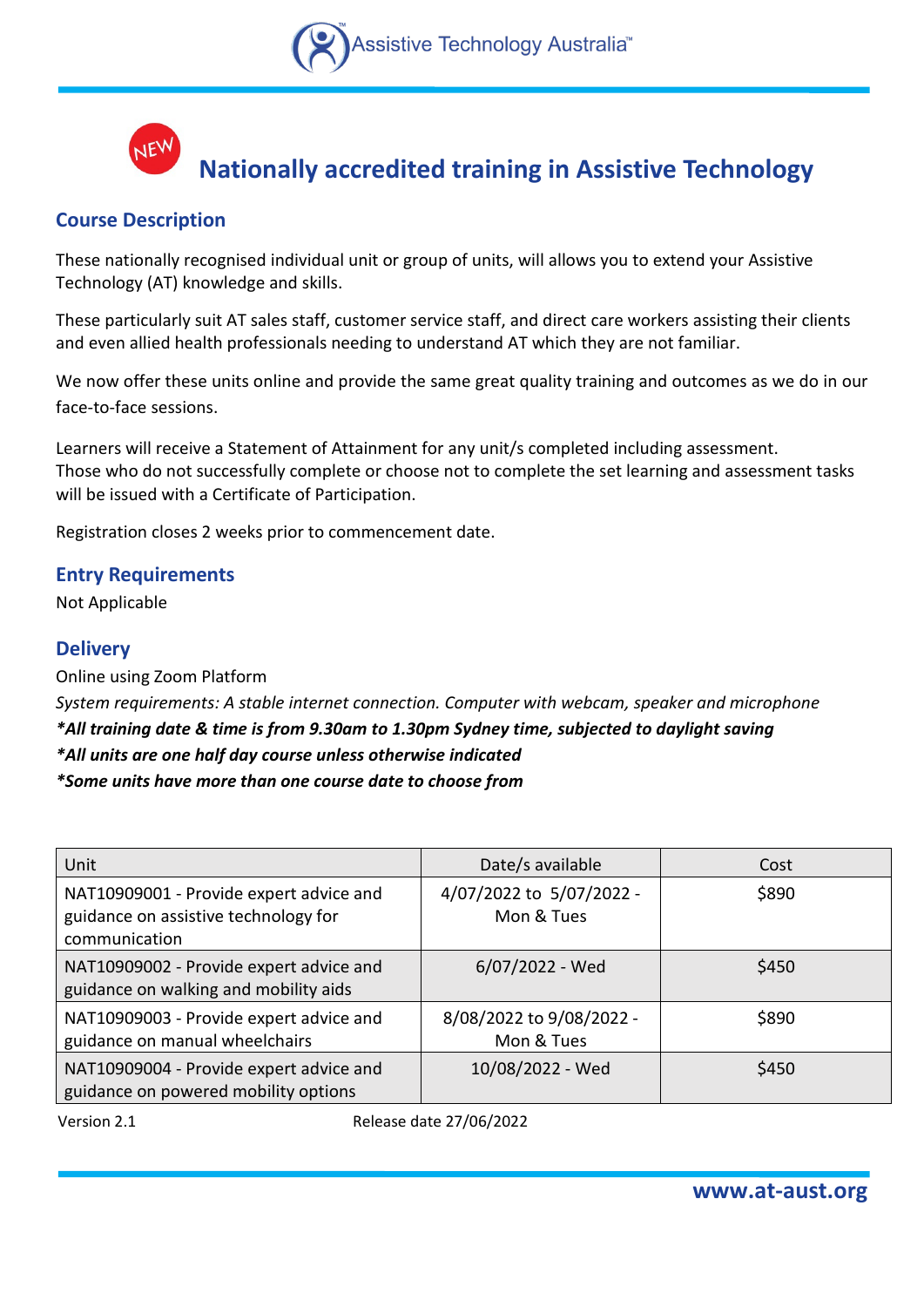# Assistive Technology Australia

| NAT10909005 - Provide expert advice and<br>guidance on assistive technology for self-care<br>activities                  | 5/09/2022 - Mon    | \$450 |
|--------------------------------------------------------------------------------------------------------------------------|--------------------|-------|
| NAT10909006 - Provide expert advice and<br>guidance on assistive technology for lifting<br>and transfer activities       | 06/09/2022 - Tues  | \$450 |
| NAT10909007 - Provide expert advice and<br>guidance on assistive technology for<br>transport                             | 7/09/2022 - Wed    | \$450 |
| NAT10909008 - Provide expert advice and<br>guidance on assistive technology for daily<br>living activities               | $4/10/2022$ - Tues | \$450 |
| NAT10909009 - Provide expert advice and<br>guidance on assistive technology for<br>computer access and office activities | 5/10/2022 - Wed    | \$450 |
| NAT10909010 - Provide expert advice and<br>guidance on assistive technology on pressure<br>support surfaces              | 6/10/2022 - Thurs  | \$450 |
| NAT10909011 - Provide expert advice and<br>guidance on assistive technology in the built<br>environment                  | 7/11/2022 - Mon    | \$450 |
| NAT10909012 - Provide expert advice and<br>guidance on digital assistive technology<br>solutions                         | $8/11/2022$ - Tues | \$450 |
| NAT10909013 - Provide expert advice and<br>guidance on assistive technology for leisure<br>activities                    | 9/11/2022 - Wed    | \$450 |
| NAT10909014 - Provide expert advice and<br>guidance on assistive technology for vision<br>impairment                     | 5/12/2022 - Mon    | \$450 |
| NAT10909015 - Provide expert advice and<br>guidance on assistive technology for hearing<br>impairment                    | $6/12/2022$ - Tues | \$450 |
| NAT10909016 - Provide expert advice and<br>guidance on assistive technology for memory<br>loss                           | 7/12/2022 - Wed    | \$450 |

Version 2.1 **Version 2.1** Release date 27/06/2022